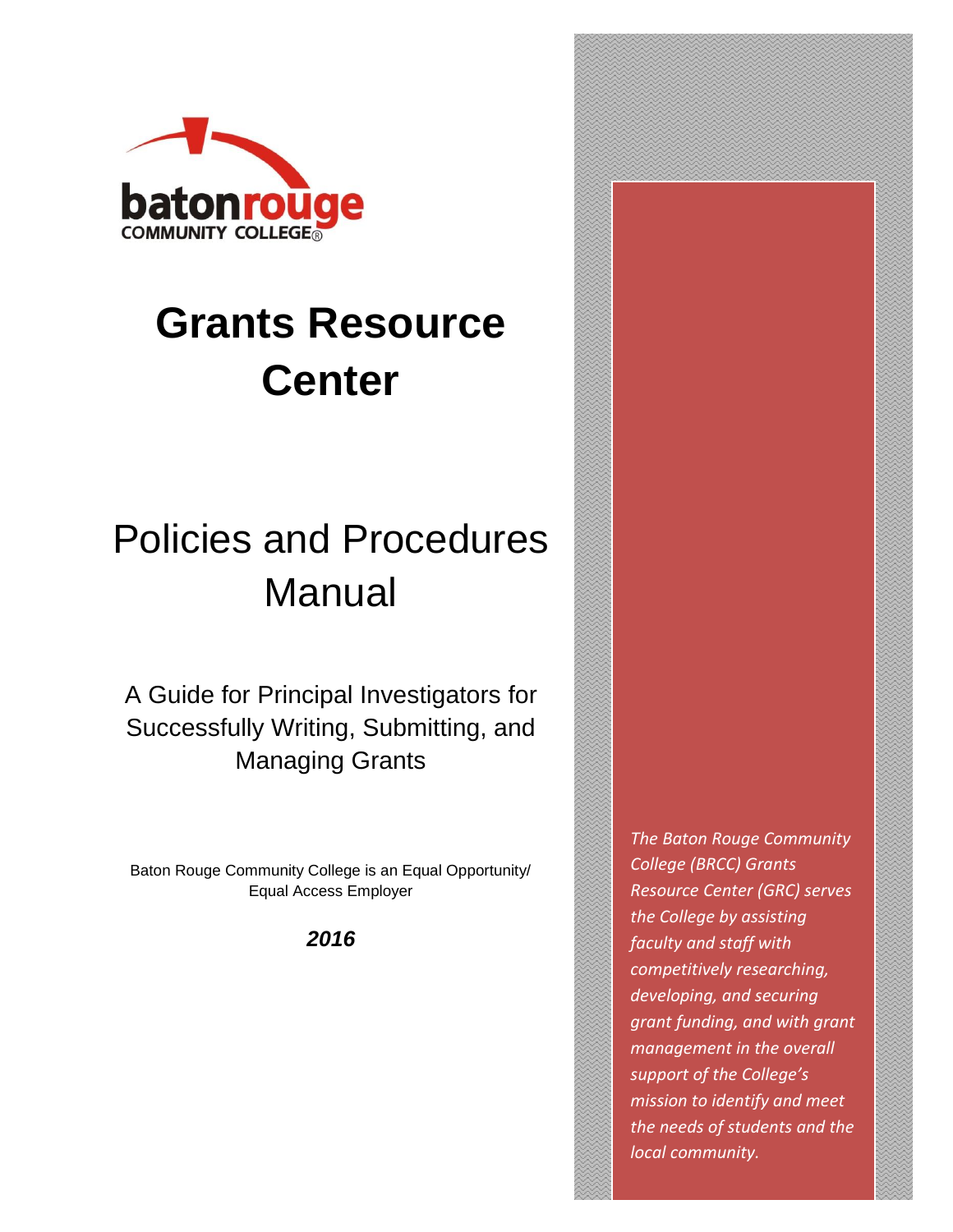## **Table of Contents**

| i.  |  |  |
|-----|--|--|
|     |  |  |
|     |  |  |
|     |  |  |
|     |  |  |
|     |  |  |
|     |  |  |
| i.  |  |  |
| ii. |  |  |
|     |  |  |
|     |  |  |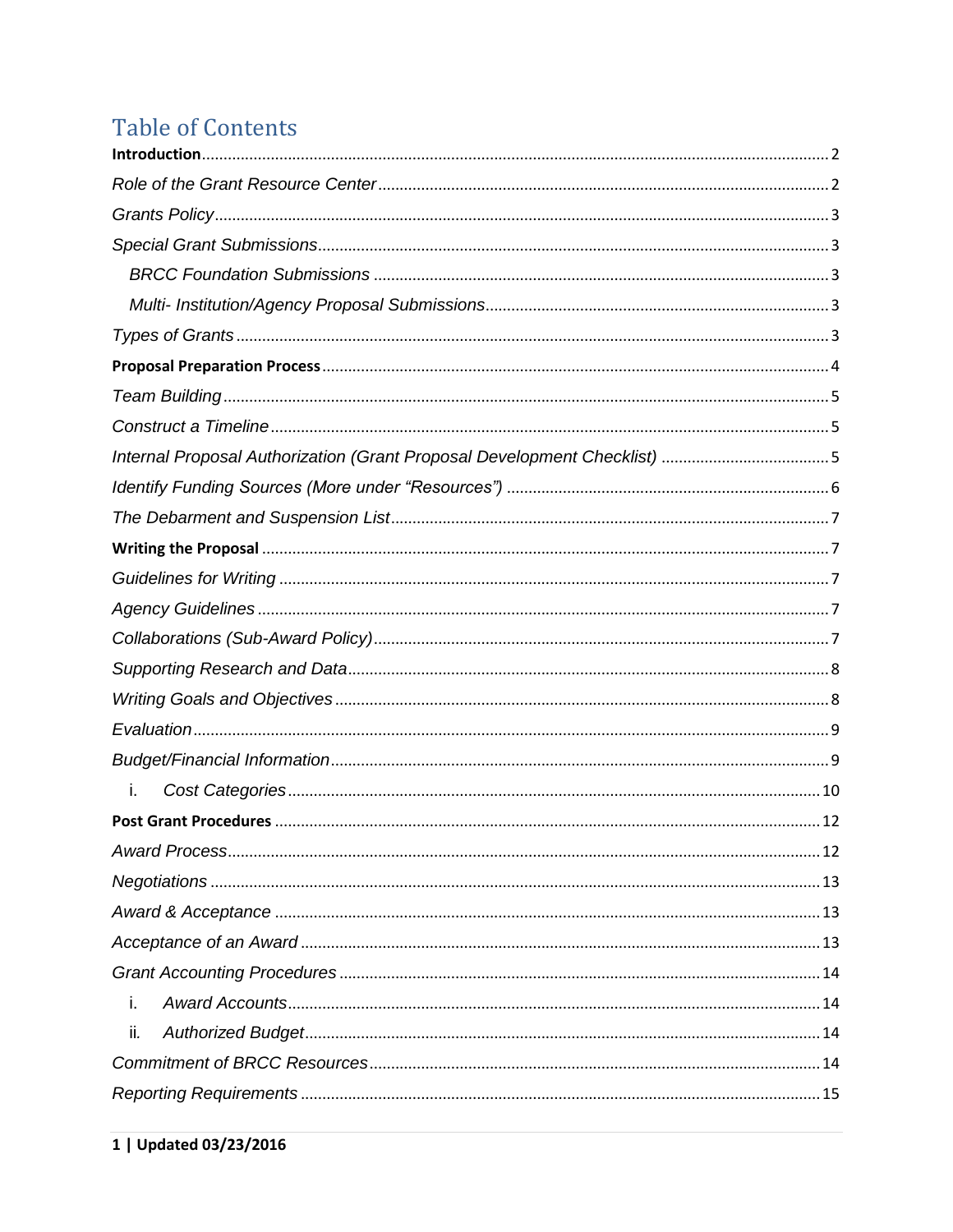| i.   |  |  |
|------|--|--|
| ii.  |  |  |
| iii. |  |  |
|      |  |  |
| i.   |  |  |
| ii.  |  |  |
|      |  |  |
|      |  |  |
| i.   |  |  |
| ii.  |  |  |
|      |  |  |
|      |  |  |
|      |  |  |
|      |  |  |
|      |  |  |
|      |  |  |
|      |  |  |

# <span id="page-2-0"></span>**Introduction**

## <span id="page-2-1"></span>*Role of the Grant Resource Center*

The goal of the Grant Resource Center (GRC) is to provide advice and support to BRCC faculty and staff in securing grant awards. The ultimate goal of the office is to further the mission of BRCC; all externally funded programs are secured with this responsibility in mind.

This office will assist faculty and staff with the proposal preparation process and the grant application process. This will support the project developer in achieving all established goals and protect the interests of BRCC in complying with the sponsored project requirements. A request for external funding will normally require some degree of institutional commitment and endorsement. Sponsored projects carry with them financial, regulatory, and legal obligations. A routing system has been developed to assure appropriate review and signature approval.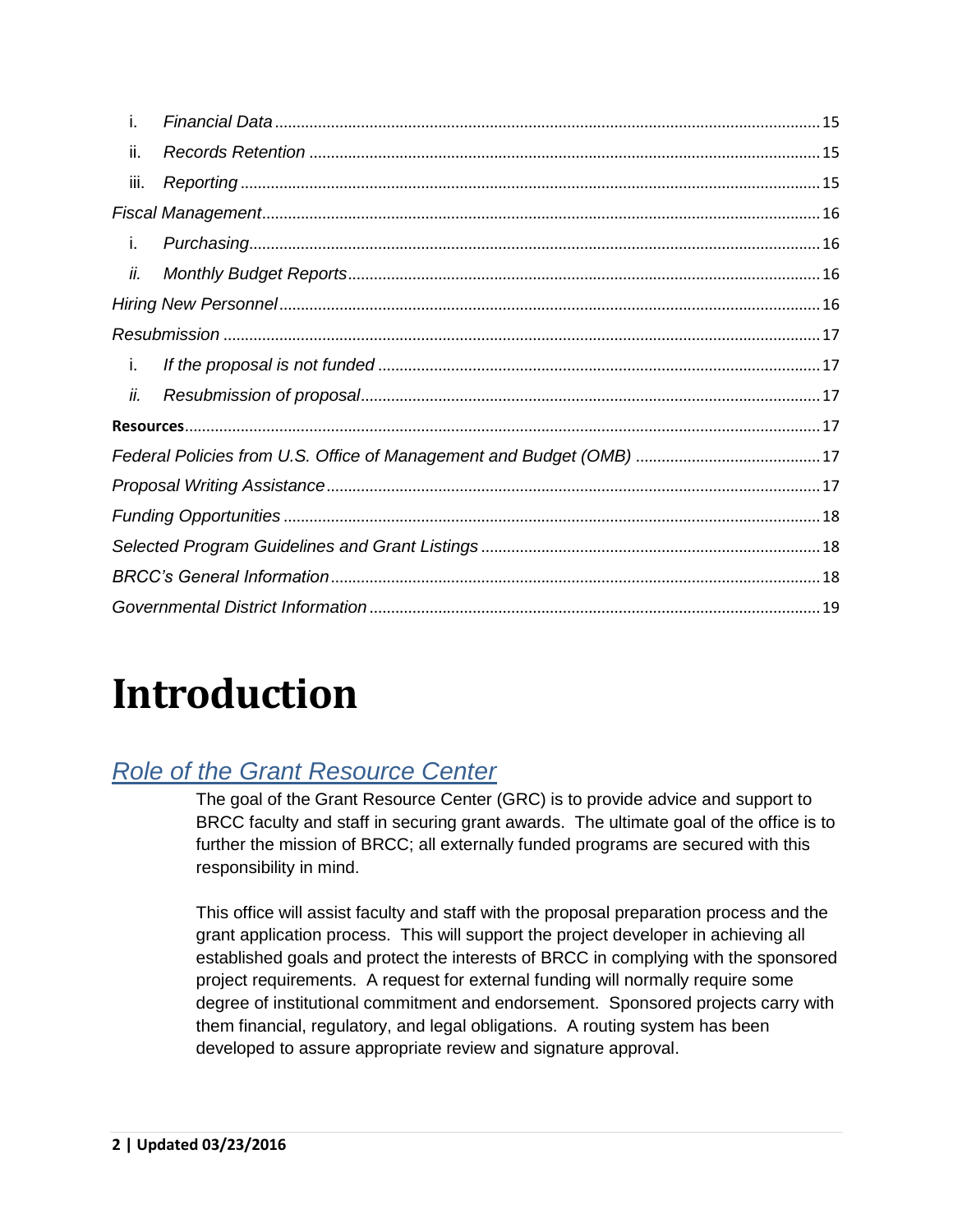## <span id="page-3-0"></span>*Grants Policy*

In the development of a program for external funding the following factors must be considered. The project should:

- align with BRCC's current strategic priorities;
- align with the academic department's goals; and
- have the support of the Dean/Executive Director/Director of the division/department, the respective Vice Chancellor, and the Chancellor.

BRCC's GRC will provide pre-award support. Faculty and staff must submit the Grant Proposal Development Checklist to the GRC to begin the approval and routing process. The Checklist must be turned in 6 weeks before the anticipated proposal deadline. (See 2. c. *Internal Proposal Authorization*)

When the proposal is received by the GRC, it is reviewed for completeness, budgetary accuracy, consistency with funding source objectives, compliance with BRCC requirements, and overall quality. Any needed corrections or changes to the proposal will be made by the project director or Principal Investigator (PI).

Once the approval and writing process are completed, the GRC will assist the PI with copying and mailing or electronically preparing the final proposal to send to the funding source. PI(s) will receive a copy of the transmittal containing all required signatures. This will serve as official notification that the project has been approved and/or submitted.

## <span id="page-3-1"></span>*Special Grant Submissions*

#### <span id="page-3-2"></span>*BRCC Foundation Submissions*

There will be times when proposal submissions will have to be submitted by a nonprofit entity. BRCC's Foundation is a registered 501c3 non-profit entity. All procedures still apply; in addition, however, the foundation's board must approve the submission.

#### <span id="page-3-3"></span>*Multi- Institution/Agency Proposal Submissions*

Presently federal agencies strongly encourage developing strategic partnerships to create projects and submit proposals for funding. BRCC encourages collaboration with other institutions and agencies to secure funding for projects if appropriate. BRCC is an LCTCS institution and is subject to specific guidelines when applying for a grant for multi-institutional projects. Please refer to the LCTCS website for those guidelines.

(http://www.lctcs.edu/assets/docs/FinanceAndAdministration/1.043.pdf)

<span id="page-3-4"></span>*Types of Grants*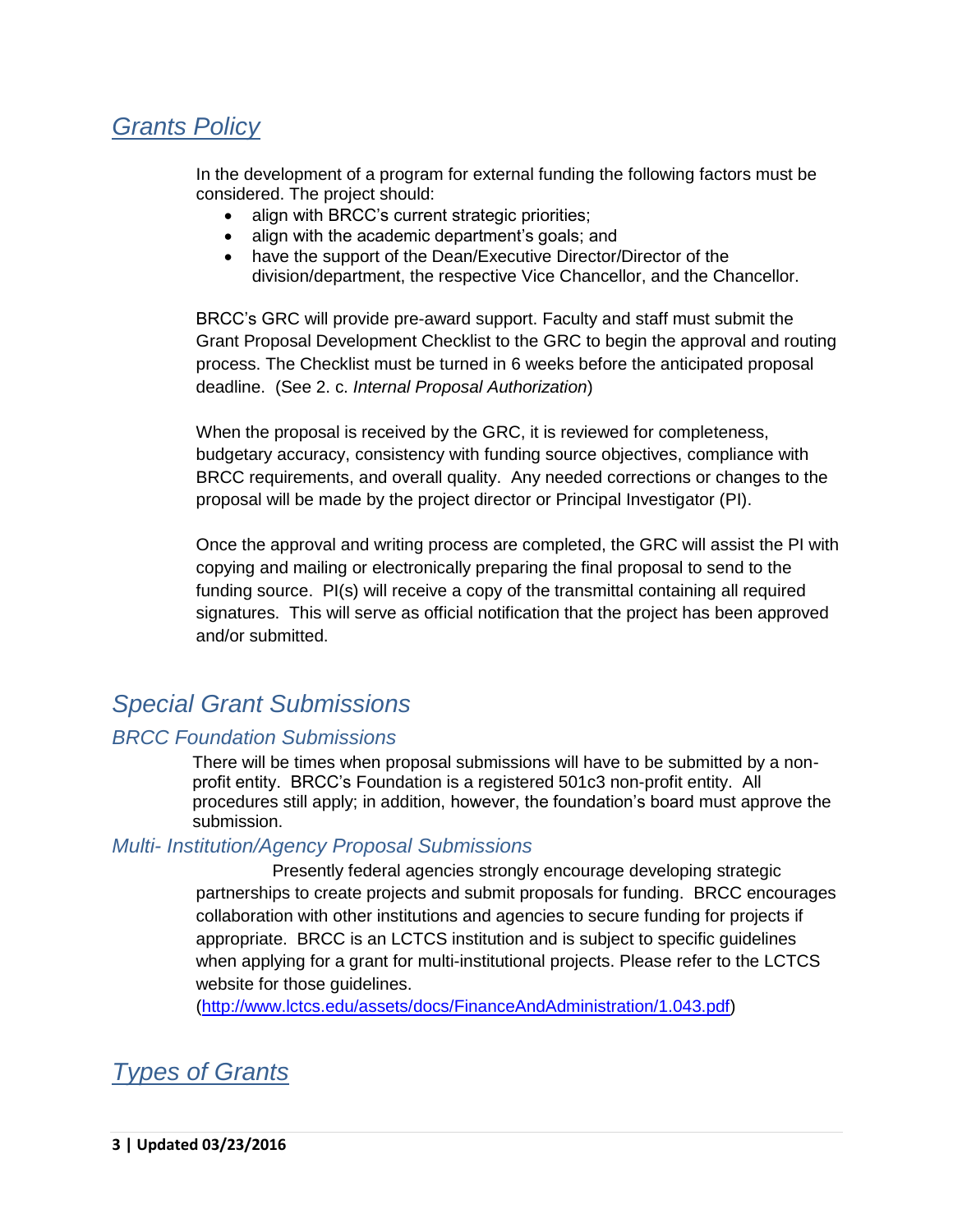As a general rule, grants are awarded to assist in supporting the funder's mission. A grant is like a trust agreement: the recipient of the funding makes no guarantees other than that work will be done generally as described in the proposal and that good research, management, and evaluation practices will be followed. If the grantor is unhappy with the quality of the work or if it is indicated that the research findings are not promising, it may choose not to fund the applicant in the future. Grants are generally made for a specific period. For multi-year awards, funds usually are disbursed on an annual basis by the granting agency.

Numerous types of grants are awarded by federal and state agencies, private foundations, business and industry, and local government:

- **Demonstration grants** illustrate the effectiveness of a new or unique procedure or method while providing a direct benefit to a group of clients.
- **Training grants** support the costs of training staff, potential staff, or students in skills needed in a particular field.
- **Planning grants** allows a PI to lay the foundation for a new project.
- **Seed grants** help the institution or PI initiate certain activities or services that are to continue after the grant support ends.
- **Project Grants** is a grant that provides money to complete a certain project. There are certain specifications that need to be completed within a certain time period.

In addition there are three types of federal grants BRCC may apply for:

- **Entitled funds** which are subject to an annual appropriation process.
- **Formula grants** which are subject to an appropriation process and the amount awarded is based on factors contained in the authorized legislation.
- **Discretionary grant funds** which involve a competitive process and is subject to an annual appropriations process.

These applications are reviewed and generally ranked according to objective criteria usually included in the Request for Proposals (RFP) or the grant announcement.

## <span id="page-4-0"></span>**Proposal Preparation Process**

Before starting the application process, the applicant should be aware of these guidelines:

- Be clear about what is to be accomplished.
- Be familiar with the college's strategic plan and research potential funders thoroughly. This information is to be applied throughout the proposal preparation.
- Be sure you are clear on the funder's goal as stated in the guidelines. Review grants awarded by the funder.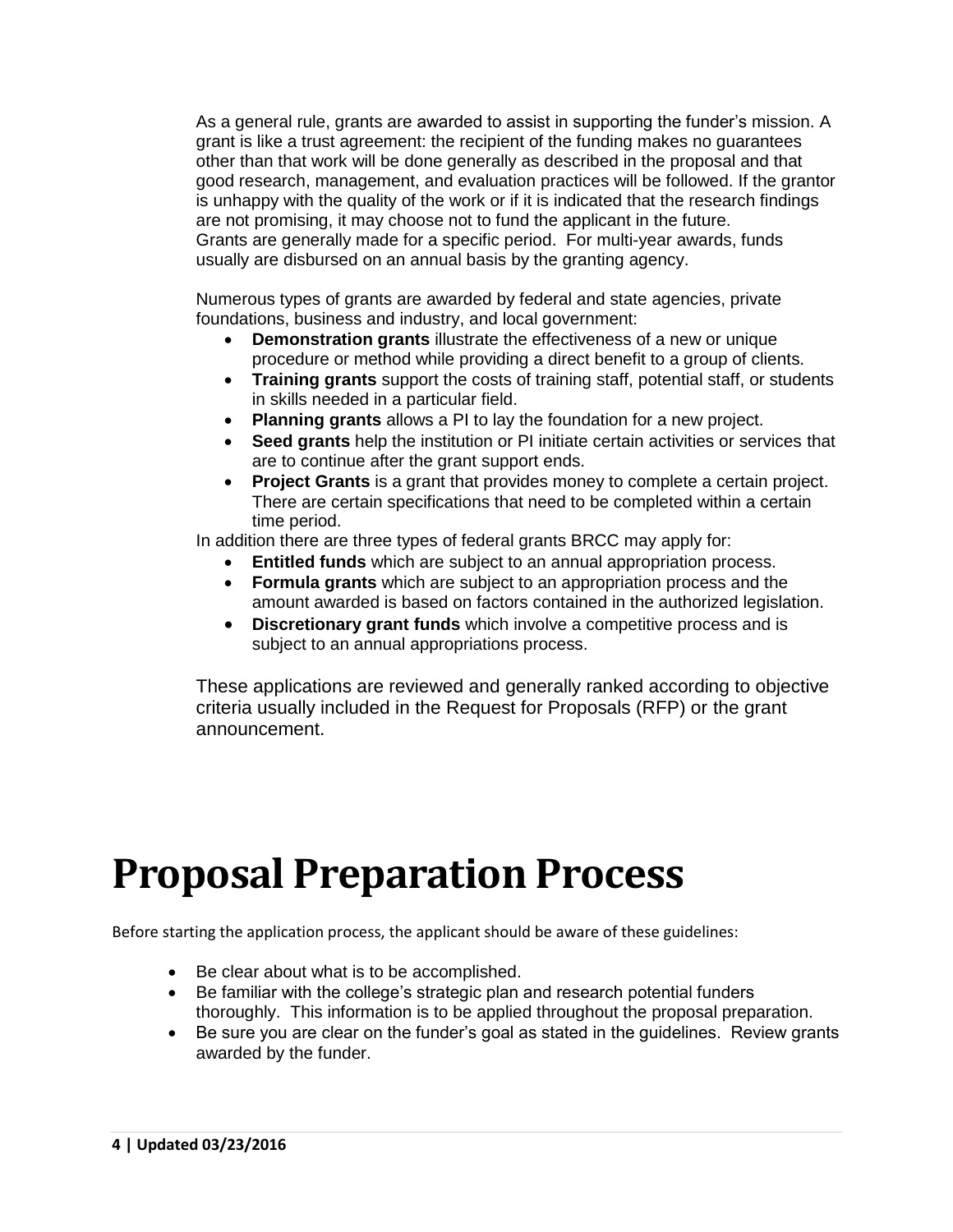• Preview both successful and unsuccessful applications from grant-seekers whose projects are similar to yours; this will provide some good ideas and an understanding of the competition.

## <span id="page-5-0"></span>*Team Building*

Do you have any colleagues who might share your passion for this idea? Think about other faculty or staff members who may need to be involved if you are funded. From this list, develop your team, those who will assist in the creation of this project from beginning to end. Be sure to include the compliance officer and a staff member from GRC. They do not have to be at all of the meetings but should be invited to the development phase.

## <span id="page-5-1"></span>*Construct a Timeline*

Determine the launch date. Work backwards from that point and make a tentative timeline which will give you some idea of what should be completed by when. The next adjustment to the timeline will occur when the proposal deadlines are researched or announced as in the case of a federal grant. The other type of time line is within the proposal itself. The different aspects or phases of the project should be placed on a schedule which follows the timeframe of the funding period.

## <span id="page-5-2"></span>*Internal Proposal Authorization (Grant Proposal Development Checklist)*

*(Located on the BRCC website, on the Grant Resource Center link.)*

The grant applicant, project developer or the federal term used is Primary Investigator (PI), must complete the *Grant Proposal Development Checklist* and budget sheet as found on the BRCC GRC web page to begin the process of developing the project. The checklist must be submitted to the Grant Resource Center 6 weeks prior to the grant submission deadline. In the event that the funding agency releases a proposal solicitation with fewer than before submission, contact the GRC to discuss if a reduced timeframe for the checklist submission is possible.

The *Grant Proposal Development Checklist* will require that the project narrative be describe in 150 words or less and that a proposed budget be provided which includes the college's financial investment as well as the complete proposed budget for the project. After both forms have been completed, the PI, the respective department chair, and the Dean/Executive Director/Director must sign the form. The completed form and budget sheet are sent to the GRC for review and further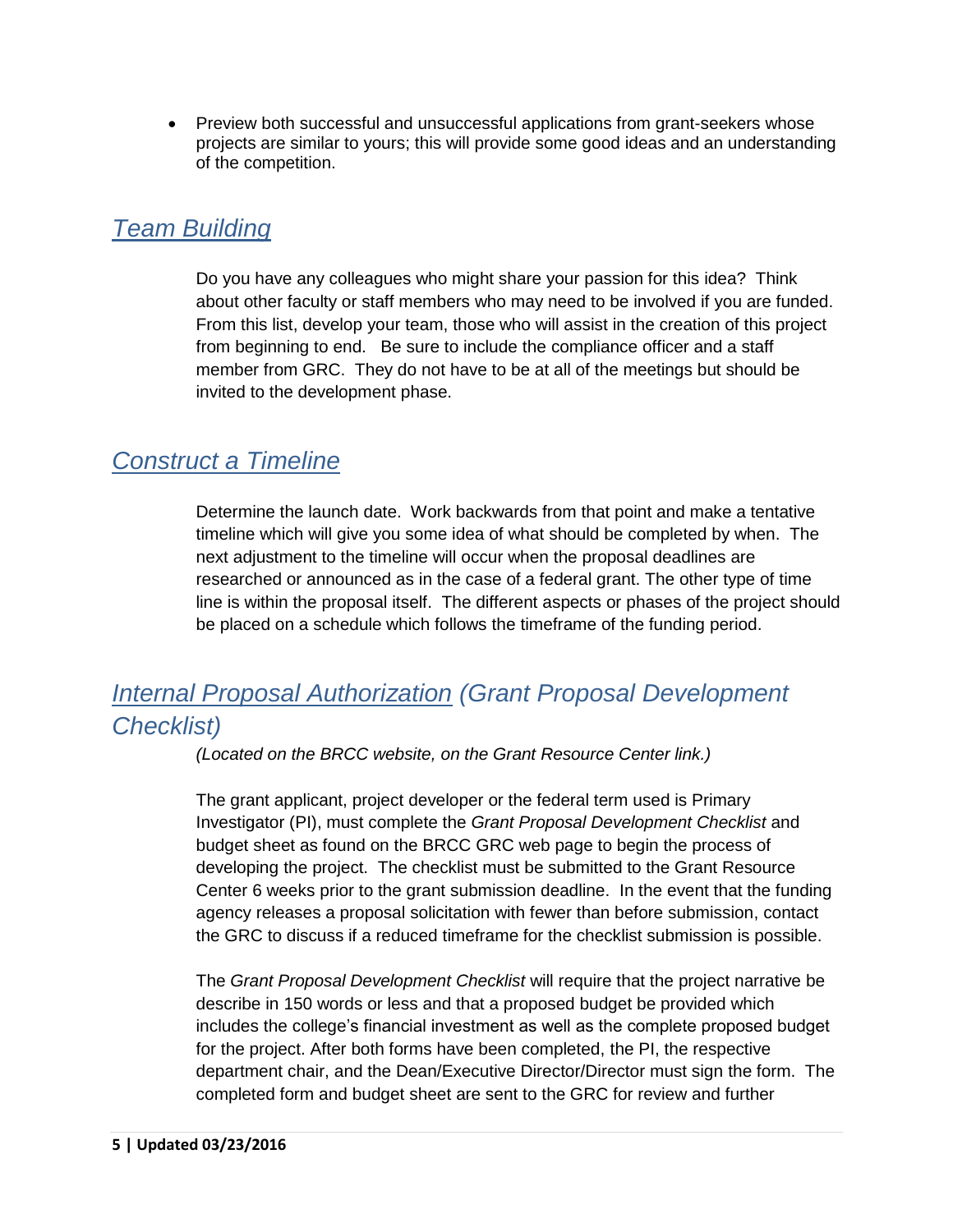approval by Information Technology (if applicable), the Vice Chancellors, and the Chancellor. This form must be submitted a minimum of 6 weeks before the proposal due date. When the grant proposal has been approved, the PI and Dean/Executive Director/Director will receive email notification of the approval with the signed checklist attached.

## <span id="page-6-0"></span>*Identify Funding Sources (More under "Resources")*

There are several options available to assist in finding a potential funding source for your project. These include both federal sources and private sources. Once a project has been identified and presented to the GRC Director, grant opportunities will be sent to you for review.

For a federal agency, you can begin with www.grants.gov. You must have the Catalogue of Federal Domestic Assistance (CFDA) number or the title of the program. http://www2.ed.gov/fund/landing.jhtml is another funding source for education programs sponsored by the U.S. Department of Education. It is often helpful to review past funded grants to assist in developing your idea; these are generally available on the respective agency website.

Many private foundations have their own websites. Two other sources for researching funding are the BRCC Library and the Louisiana State Library. Free online databases that assist with researching funding sources are:

- 1. CDW-G resource: https://www.getedfunding.com/c/userpreg.web?nocache@1+s@lHVvWEKTd0N\_ I+frompage@product+record@2543
- 2. Houghton Harcourt resource: http://www.hmhco.com/educators/educational-services/grants-funding/free-grantdatabase

Consider these factors when choosing which foundation to pursue for funding:

- 1. *Align Interest***:** Your project should closely reflect the funding priorities and philosophy of the organization to which you are applying.
- 2. *Funding***:** Research what the foundation does not fund. Also research what is the average grant awarded, funding range, and geographical restrictions.
- 3. *Favoritism* is not uncommon in the grant-making world. Funders are more likely to support your project if they know and trust the college.
- 4. *When researching private foundations***,** you can contact the organization to ask if they will allow you to submit a concept paper to determine interest. Once you have established a relationship prior to submission, ask who could provide technical assistance, if needed, to discuss and understand the application and proposal review process.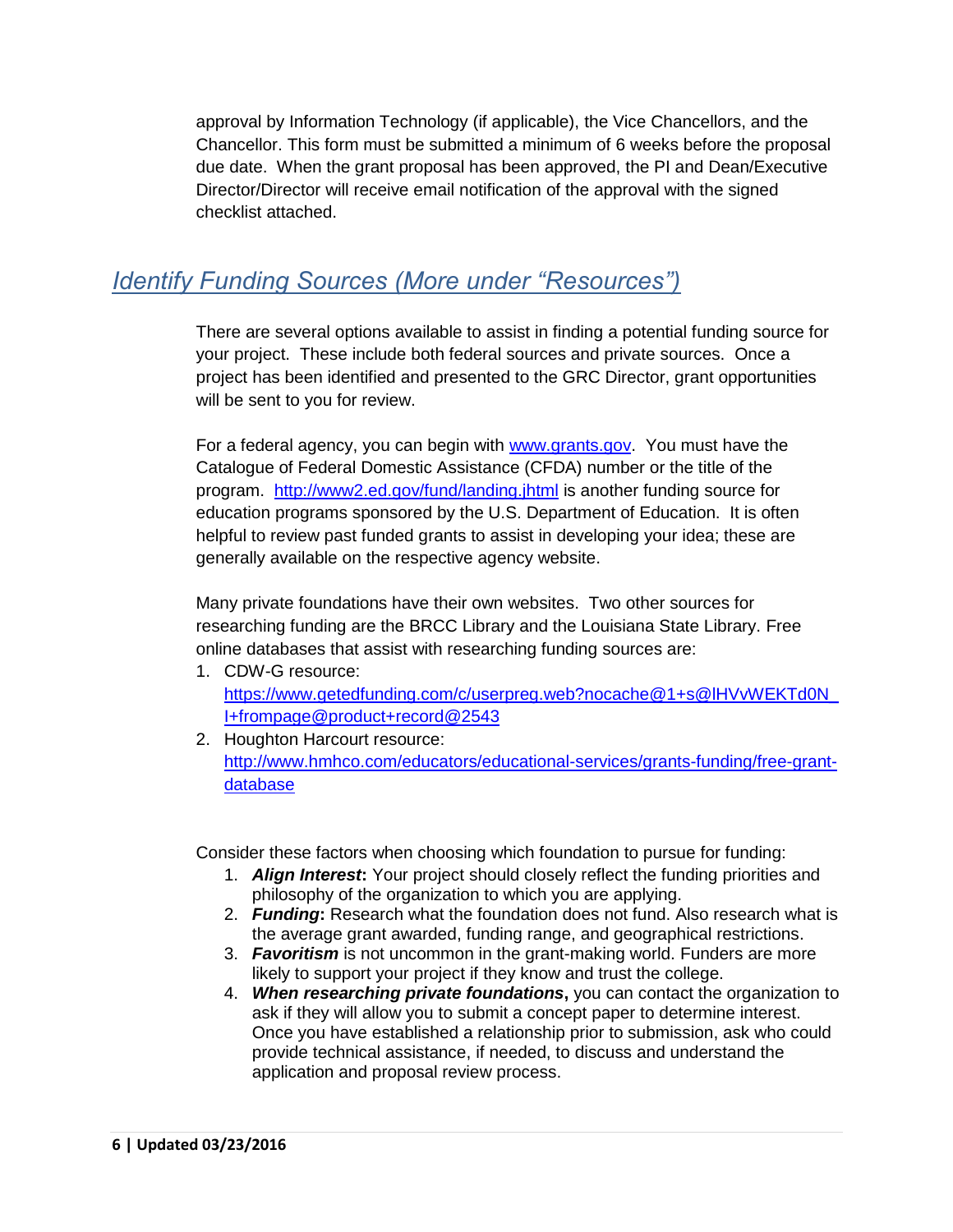## <span id="page-7-0"></span>*The Debarment and Suspension List*

The Debarment and Suspension List contains the names of businesses and persons with which the federal government has suspended business for a variety of reasons. If you are applying for a federal grant, you should check this list before naming vendors or contractors who are going to be a part of the grant. The website is *https://www.epls.gov/.*

## <span id="page-7-1"></span>**Writing the Proposal**

Do not look for the money first. Start with a good idea. Develop a program based on an unmet need, and then find a source of funding that matches your program.

## <span id="page-7-2"></span>*Guidelines for Writing*

BRCC sponsors grant writing workshops as part of the professional development program.

The federal government has an excellent guide to writing federal proposals: http://www.federalgrantswire.com/writing-a-federal-grant-proposal.html. Other resources can be found in *Section 5b, Grant Writing Assistance.* 

## <span id="page-7-3"></span>*Agency Guidelines*

Many private foundations have specific guidelines to follow as part of the submission process. Be sure to follow their directions to the letter. Failure to follow just one requirement may be a reason for them to remove your proposal from the competition.

## <span id="page-7-4"></span>*Collaborations (Sub-Award Policy)*

BRCC encourages collaboration between BRCC departments and with other institutions and organizations. Collaboration may occur when an institution or organization invites a BRCC department or group to work together on a funding project or when a member of BRCC seeks to partner with an organization on a BRCC-initiated project.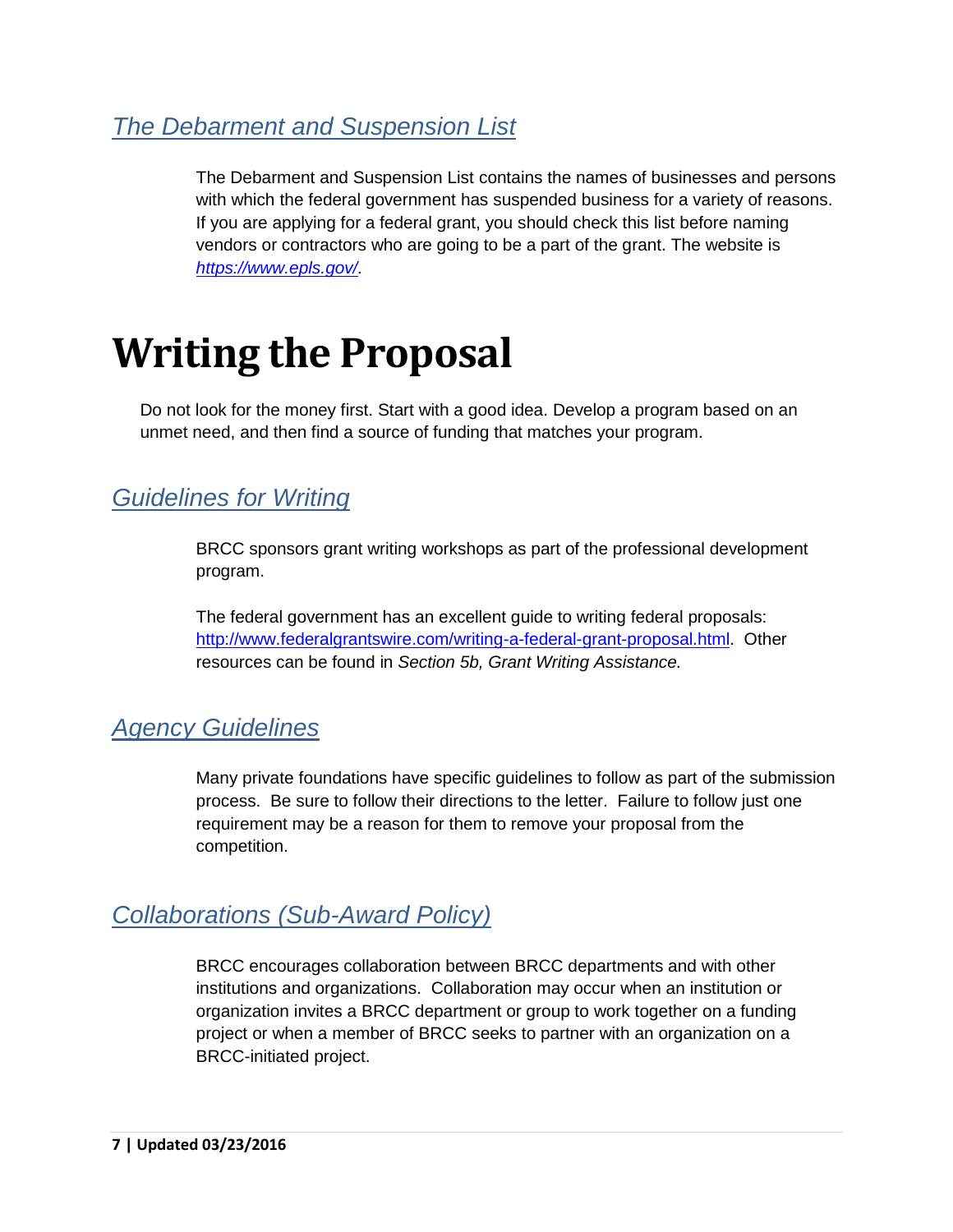The same BRCC internal authorization process applies to collaborative activities. The proposed project activities, a budget reflecting BRCC's portion of the work to be performed, and any documentation of BRCC's obligation to the project must be approved through the internal review process prior to submission by the collaborating entity. Key information regarding the proposal project along with the transmittal form must be received by the GRC no later than 6 weeks before the submission deadline to the funding source or the collaborating agency. A letter of commitment to collaborate must be part of the supporting documents for the transmittal form packet.

The LCTCS has a grant submission policy that governs multi-institutional proposals. These guidelines can be accessed on the LCTCS website. (http://www.lctcs.edu/assets/docs/FinanceAndAdministration/1.043.pdf) **Collaborations involve much preparation and must be completed well in advance to meet all of the time constraints of all of the entities involved.** 

## <span id="page-8-0"></span>*Supporting Research and Data*

Data is necessary to support the basis for the project. Once the need has been identified, support documentation should be obtained from the Office of Institutional Research. Request all data reports from Institutional Research as early as possible prior to when you expect to submit your checklist for approval. Other sources of support data can be creditable journal articles, creditable research on the internet, books written on the subject, and studies that were done in the particular area of research.

Research should both support the identification of the need and the solution to the problem. Statistics about Baton Rouge may be helpful as well as data about community colleges in general.

## <span id="page-8-1"></span>*Writing Goals and Objectives*

A goal is broad and reflects the purpose of the grant. The goal demonstrates what your target population will receive from the project. *Goals do not have to be measured*.

The objectives are very specific outcomes; these results accomplish the goals of the program. *Objectives should be measurable* and should be written with action verbs. When writing objectives, remember to include who, what, when, where, and how the impact will be measured. *Activities* are the third component of the project and describe how the objectives will be carried out. When writing the activities, make sure to include who is responsible for carrying it out, what will take place, and a timeline.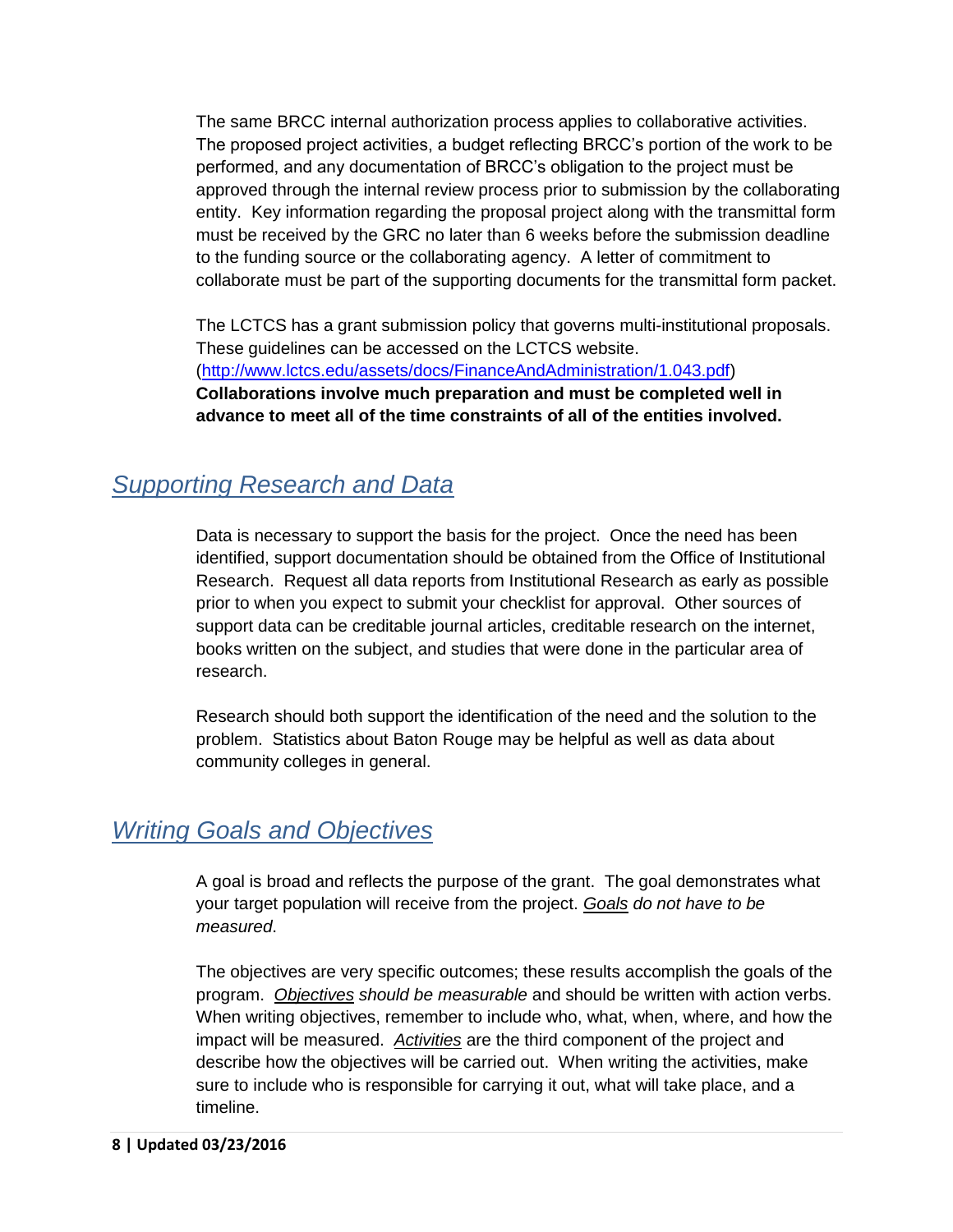Here are some examples:

- Goal: To improve the academic achievement of students in developmental courses.
- Objective 1: To hire five (5) additional certified tutors to increase the number of hours the tutors are available by 50%.

Activities:

- 1.1. ALC will advertise in the developmental classes that tutors are available;
- 1.2. Teachers will identify and refer to the ALC those students who need tutoring to pass the course.
- 1.3. ALC staff will chart the academic progress of those students until the final exam has been taken.
- 1.4. The counselors will receive monthly reports from ALC staff and will meet with students monthly to discuss their progress.

## <span id="page-9-0"></span>*Evaluation*

An evaluation plan should be built into the project. This indicates how well you have achieved your objectives. It also helps to refine and improve the project.

There are two types of formal evaluation: one measures the product (summative) and the other analyzes the process (formative). Both might be appropriate for your project. For either type, you will need to describe the manner in which evaluation information will be collected and how the data will be analyzed. You should present your plan for how the evaluation and its results will be reported and the audience to which it will be directed. For example, it might be used internally or shared with the funder, or it might deserve a wider audience. A funder might even have an opinion about the scope of this dissemination.

## <span id="page-9-1"></span>*Budget/Financial Information*

The budget for your proposal may be as simple as a one page statement of projected expenses or your proposal may require a more complex presentation. It may have to include a page on projected support revenue and notes explaining various budget items. Proposal budgets include two basic categories: direct cost and indirect costs or facilities and administration (F&A) expenses. F&A is a calculation of the cost of the use of BRCC's facilities and services provided for the project.

As you prepare to assemble the budget on the Budget Worksheet (3 year projection), review the proposal narrative and make a list of all personnel and non-personnel items related to the operation of the project. Be sure that you list not only new costs that will be incurred if the project is funded, but also any ongoing expense for items that will be allocated to the project. Any specialized rates should be requested from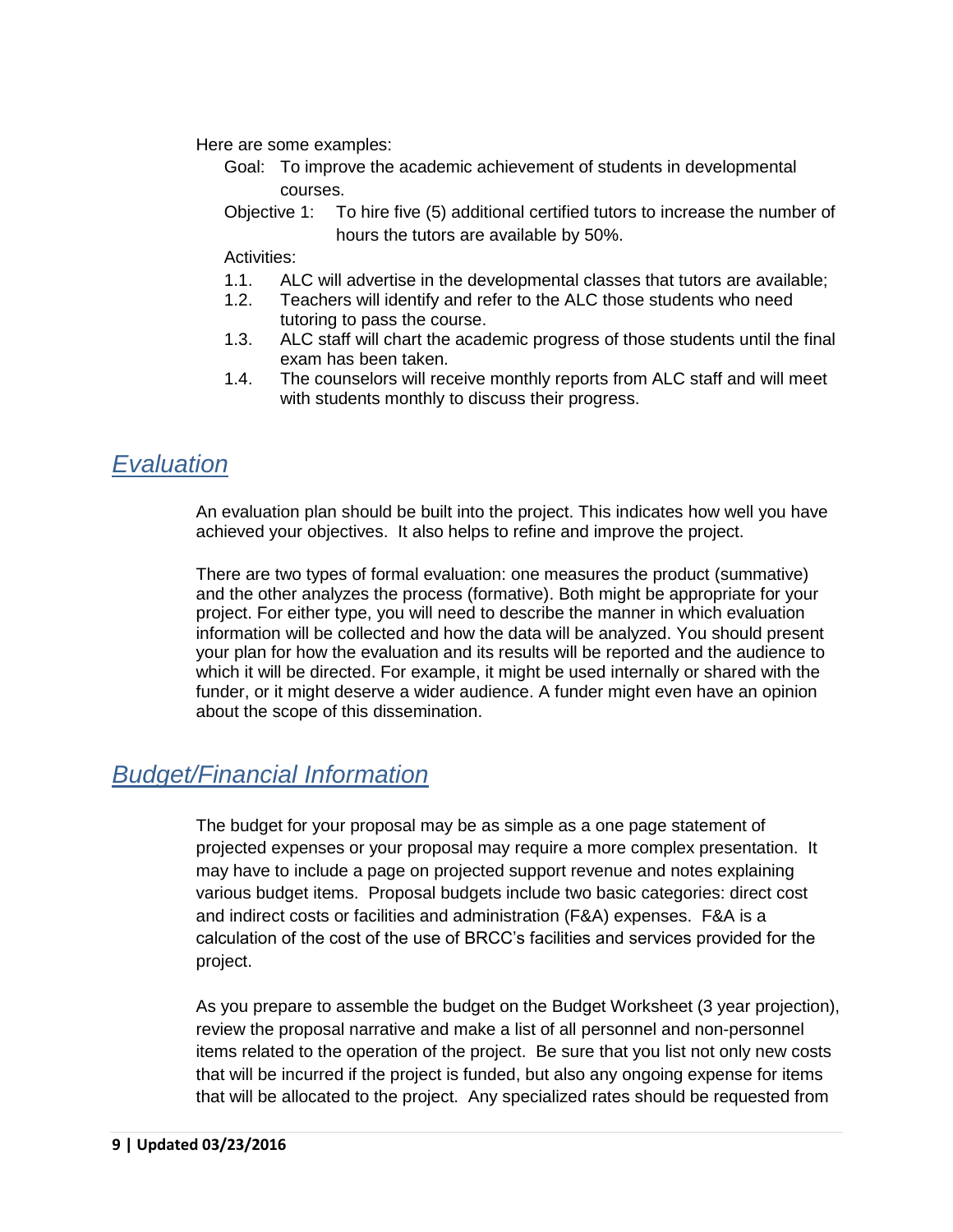the Grants Resource Center. Keep your budget worksheets; they will be valuable for discussion purposes and for monitoring the project once funded. There are standard budget categories such as personnel, fringe benefits, professional service, travel, equipment, and so on.

There are four tests for allowable expenses which are described by the United States Office of Management and Budget (OMB). If you are applying for a federal grant, you need to be familiar with these. It is described in Circular A-21. You can access it through their website.

#### <span id="page-10-0"></span>*i. Cost Categories*

**Personnel**: Faculty member efforts are expressed in course overloads. Sometimes it will be measured as a percentage of an employee's annual base salary, commensurate with the estimated time the person will devote to the project.

Always include exact salaries and anticipated salary increases when preparing a multi-year budget. Consult the Grant Resource Center for current salary increase projections. These projections do not commit the PI, department, or BRCC to grant specific increases to individual staff members; rather, they allow BRCC to present a consistent picture of its estimate for future costs.

One overload is equivalent to 45 clock hours of work. Faculty members cannot commit to more than 100% of their effort. For adjunct faculty (who may be hired for course overload time), use BRCC's average rate of pay. Faculty members are generally appointed for the nine month academic year or 11 months which includes two months for the summer. Some proposals may require you to calculate release time in months, e.g. 1.25 months, or in course overloads. Read the guidelines to determine which one is appropriate.

**Fringe Benefits:** Fringe benefits are charged as a percentage of salaries to cover those benefits provided by BRCC. There are two rates: one for fulltime employees and one for part-time employees. The fringe benefit rate is determined by the Office of Administration and Finance. Consult the GRC for the current rate.

**Contracts & Consultants:** Consultant fees are a separate category of direct costs and are not listed as part of the personnel budget. Consultant fees may be paid only to individuals not employed by BRCC who can provide special knowledge or advice necessary for the project. Consultant fees may include any charges associated with the consultant's services, such as travel and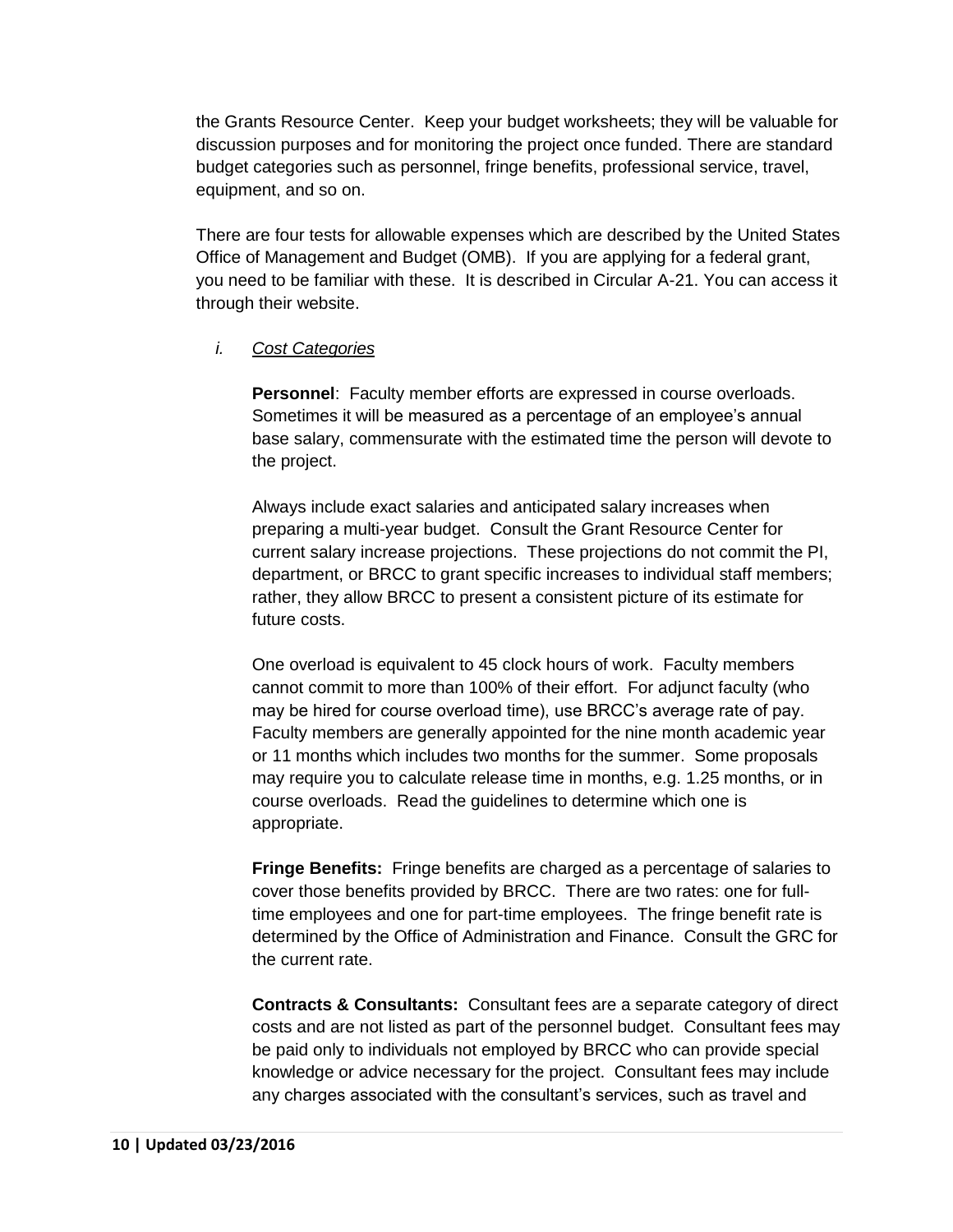subsistence. The PI must follow all BRCC policies regarding contracts and professional services. All contract forms can be found on the Office of Administration and Finance, Accounting and Finance web page at http://www.mybrcc.edu/employee\_resources/finance/contracts/. Please seek guidance from the GRC if you need assistance with the BRCC contract packet forms.

**Travel:** Indicate briefly the purpose and frequency of expected travel and its applicability to the project. Per diem rates, mileage, and air/travel are calculated using state mandated guidelines as found in PPM 49 of the Louisiana State Travel Guidelines. BRCC travel is subject to all rules and regulations established in the LA Travel Guide PPM 49. The state travel guidelines are available at http://doa.louisiana.gov/osp/travel/travelpolicy.htm.

**Equipment**: The PI must provide an itemized list of equipment to be purchased, including description, cost estimate, and justification of need. The cost of a single unit of equipment should include related charges, such as those for accessories needed to make it operable, installation fees, delivery costs, insurance, and taxes, if any.

**Materials and Supplies:** Expendable equipment (up to \$5,000) and supplies should be listed in this section. Each item or group of items should be listed and carefully justified in terms of need. This category includes, but is not limited to, items such as chemicals, small electronic components, computer and printer supplies, books, and software.

**Participant Support Costs:** Costs of tuition, fees, travel, per diem, registration, books, manuals, and special supplies for program participants in conferences, symposia, and workshops are allowable as a direct charge.

**Publication and Printing Costs:** This category covers printing of publications, documents for distribution, conference printing, and printing of reports.

**Operating Expenses:** Each operating expense should be listed separately. Items may include postage, telephone, faxing, e-mail, copying, education materials, office supplies, computer time, and the like.

**Other Direct Costs:** These items should be included in direct costs if possible:

- Equipment maintenance and extended warranties for new equipment;
- Advertising charges;
- Security, if needed;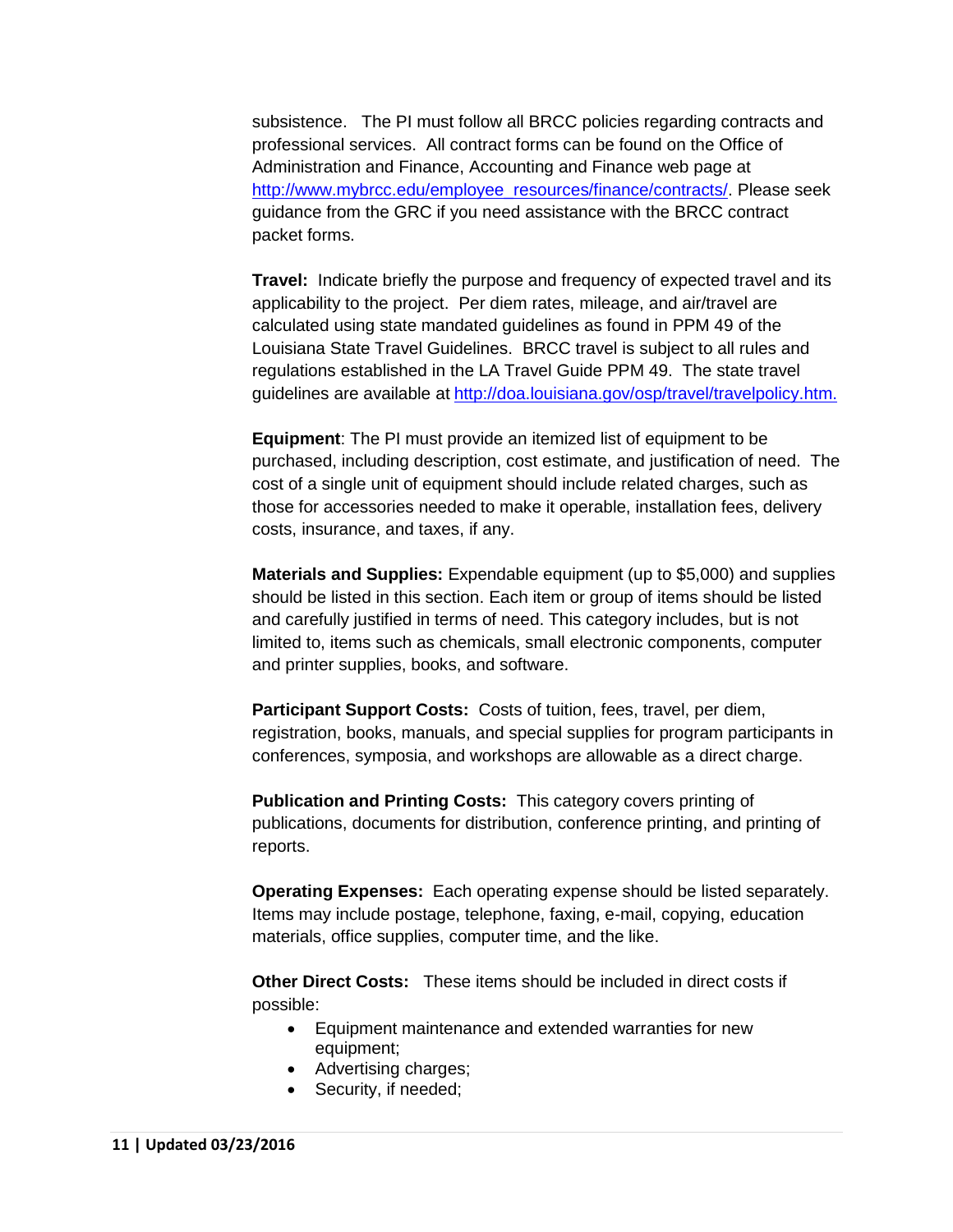- Professional staff recruiting;
- Rental and maintenance costs; and
- Any off-campus charges.

**Indirect Costs:** Indirect costs represent those expenses not readily identifiable with any single project, but which represents BRCC's costs for carrying out sponsored project activities. Contact the GRC for the indirect cost rate which could be included in the budget unless otherwise stipulated. BRCC's negotiated indirect cost rate is 25%, effective to June 30, 2016.

**Cost Sharing:** Some funding agencies may require that BRCC share in the costs of the sponsored project. Cost sharing should be generally indicated on the basis of direct expenses, e.g., release time, fringe benefits, and indirect costs. Cost sharing funds are subject to the department and BRCC's approval.

**Budget Narrative:** A budget narrative is useful in defining the costs included on a project budget. It explains each budget line item, especially those that are unusual. There are several formats that can be used. Make sure the format you use is acceptable to the funding agency.

**Support and Revenue:** For the typical project, no support and revenue statement is required. However, if the project is expected to generate revenue, then a financial report may be required. Any earned income anticipated should be estimated on the Support and Revenue Statement. For example, if you expect 50 people to attend a performance on each night it is scheduled, you would report the ticket price and total anticipate revenue: for example, at \$10 per ticket for 50 attendees, total revenue would be \$500. You should keep back up worksheets and support documents to prove your end results.

## <span id="page-12-0"></span>Post Grant Procedures

## <span id="page-12-1"></span>Award Process

Once a proposal is submitted to a funding agency, the review process may take from six to nine months before the college receives formal notification about its status. While the Principal Investigator (PI) may receive preliminary or informal advice from the funding agency, this advice may precede official notification by as much as several months. *No work may be initiated or costs incurred until the funding agency's official written notification is received and accepted by BRCC*. When this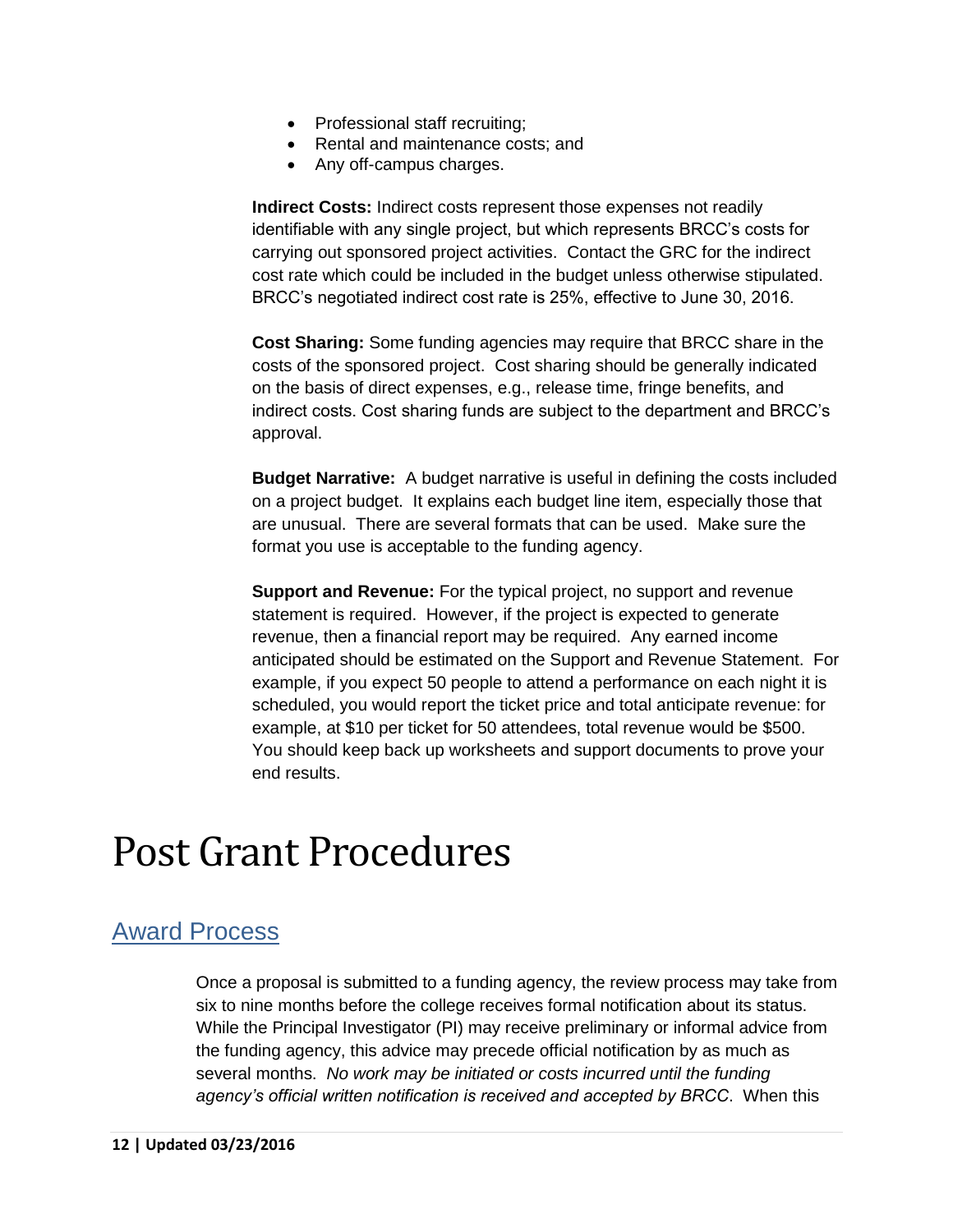notification comes directly to the PI, **the award document and any attachments should immediately be forwarded to the GRC for formal acceptance. Once the award has been formally accepted, a copy of the full award document should be sent to the Grants Compliance Office.**

## <span id="page-13-0"></span>*Negotiations*

In some instances, the funding agency may want to negotiate the substance or scope of the work or the terms and conditions under which an award will be made. Negotiations of the technical aspects of a proposal are generally conducted with the funding agency's program officials. Negotiations concerning type of award mechanism, terms, and financial arrangements are conducted with the funding agency's grant or contract officials. The PI, with the assistance of the GRC, is responsible for negotiating the technical and contractual aspects of the proposal.

*It should be noted, however, that in no case should the technical aspects of the project be negotiated without consulting the GRC, since any changes in the project scope are likely to affect the cost and performance aspects.*

If negotiations result in any major contractual or technical changes to the original proposal, the revised proposal, as resubmitted, must be submitted for internal approval following the same procedures as those outlined for the original proposal.

## <span id="page-13-1"></span>*Award & Acceptance*

An award may be made in the form of a letter issued by the funding agency or may consist of a complete contractual document.

### <span id="page-13-2"></span>*Acceptance of an Award*

The GRC is BRCC's central office for the receipt of notifications of sponsor acceptance or rejection of awards. In cases where an award document is sent directly to the PI, such notices should be forwarded to the GRC immediately.

Because an award to BRCC from a sponsor represents a formal obligation by both the PI and the GRC, the GRC must review the provisions of each award offer before BRCC formally accepts the award. The PI must review the document to ensure its conformance to the proposal and that the scope of work, timetables, and deliverables, if any, are acceptable. The GRC reviews the award to ensure that its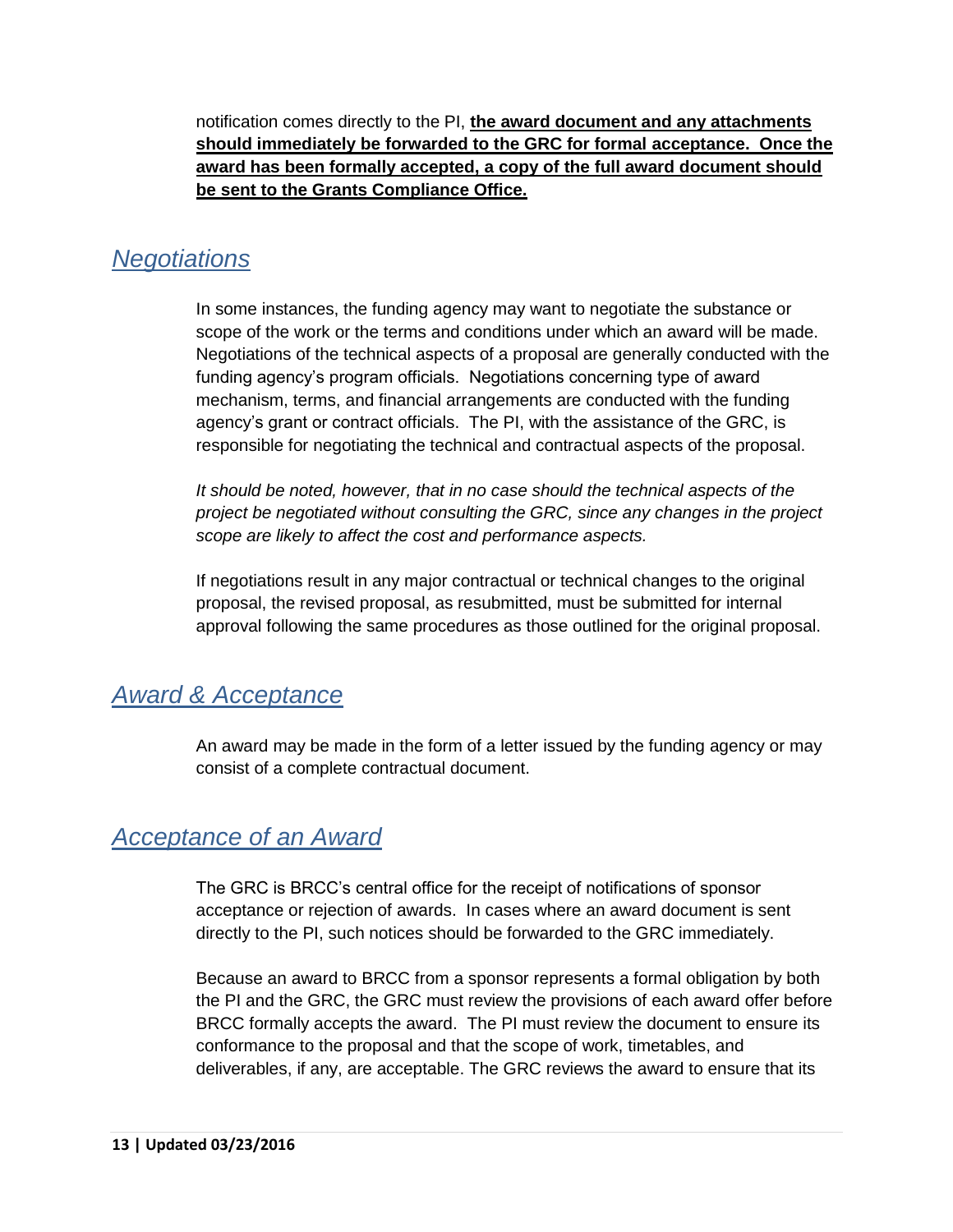provisions are acceptable to BRCC, identifies any unusual terms and conditions to the PI, and conducts any further negotiations, if required.

After review, the GRC submits the appropriate acceptance documents to the funding agency. *The award is not official until the funding agency returns a final signed copy of the award document.*

*No charges may be incurred against an approved grant until such time as the GRC has formally accepted the award, a BRCC account number has been issued by the Office of Accounting and Finance, and a budget has been submitted to OAF. Commitments to personnel or subcontractors, prior to formal institutional processing, will not be honored.*

## <span id="page-14-1"></span><span id="page-14-0"></span>*Grant Accounting Procedures*

#### i. *Award Accounts*

The Grant Compliance Officer (GCO), together with the PI, will complete the appropriate budget documentation and forward this information to the Budget Manager for fund and org assignment and budget set-up. The Budget Manager will notify the GCO and the PI when the fund and org codes are issued and the budget is established. Part of this process includes a discussion between the PI and the GCO to review budget information, award restrictions, reporting procedures, deadlines, etc. Questions which the PI may have will be addressed during this meeting.

#### <span id="page-14-2"></span>*ii. Authorized Budget*

Each project has a budget approved by the funding agency and BRCC. This is a target document indicating intended categories of fund expenditures. Depending on the funding agency's award provisions, it may be modified as required, in the course of the project performance. Some funding agencies have restrictions as to the kinds and amounts of modifications which may be made to the budget.

### <span id="page-14-3"></span>*Commitment of BRCC Resources*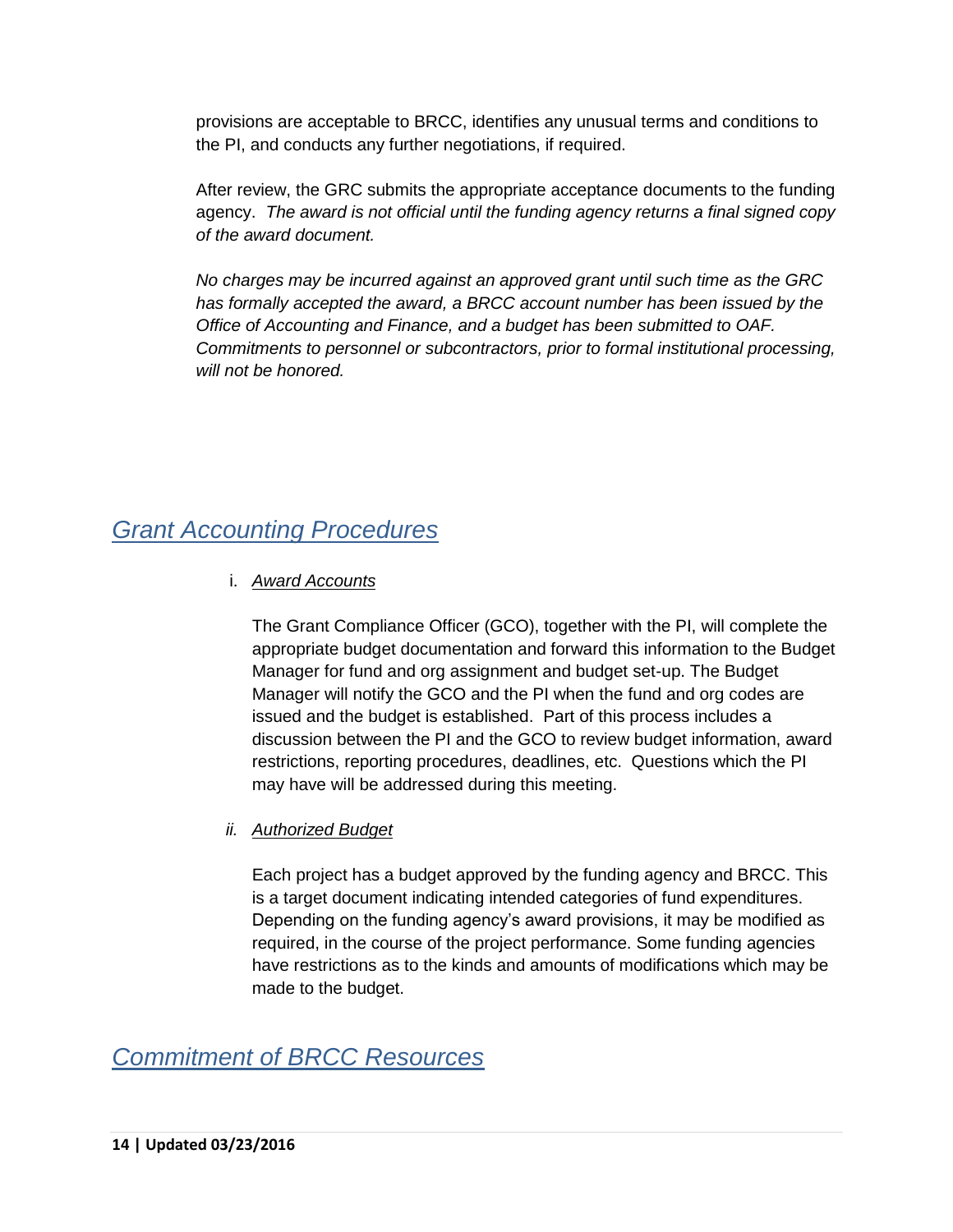*Persons making unauthorized commitments of BRCC resources may become personally responsible for those commitments. For example, BRCC will not recognize obligations for subcontractors or consultant service agreements which have been entered into without institutional clearance.*

## <span id="page-15-1"></span><span id="page-15-0"></span>*Reporting Requirements*

#### i. *Financial Data*

BRCC's Office of Accounting and Finance is responsible for the preparation of billings and financial reports for the project; the PI should not prepare and send billings or provide financial reports to funding agencies. The PI has the responsibility to submit information timely and accurately to the OAF for the preparation of invoices and reports.

Funding agency requests for special billings or reports should be directed to the Comptroller.

#### <span id="page-15-2"></span>ii. *Records Retention*

At a minimum, records pertaining to grant/contract income, expenses, time and effort reports (if required), and correspondence must be retained for a period of five (5) years unless a longer retention period is specified by the funding agency; this five (5) year period begins on the date of submission of the final report. If a grant is audited after the submission of the final report, then the retention period begins on the date that the audit is closed and all responses are accepted.

#### <span id="page-15-3"></span>iii. *Reporting*

With few exceptions, every funding agency requires a stipulated number of reports during the life of the project as well as a final report. Preparation of the technical report(s) is the responsibility of the PI, who must make certain that such reports are delivered to the funding agency in a timely manner and in the required format. **The importance of the submission of such reports on a timely basis cannot be overstated.** In a grant or contract arrangement, unlike gifts, the funding agency expects to be informed of results. Negligence by the PI may substantially affect his/her (and BRCC's) ability to receive other support from the sponsor; it may also result in a loss of payment for costs already incurred.

Time and effort reporting for federal grants is of particular importance. All federal grants require that documentation be completed that certifies the amount of time and the percentage of effort expended by those paid with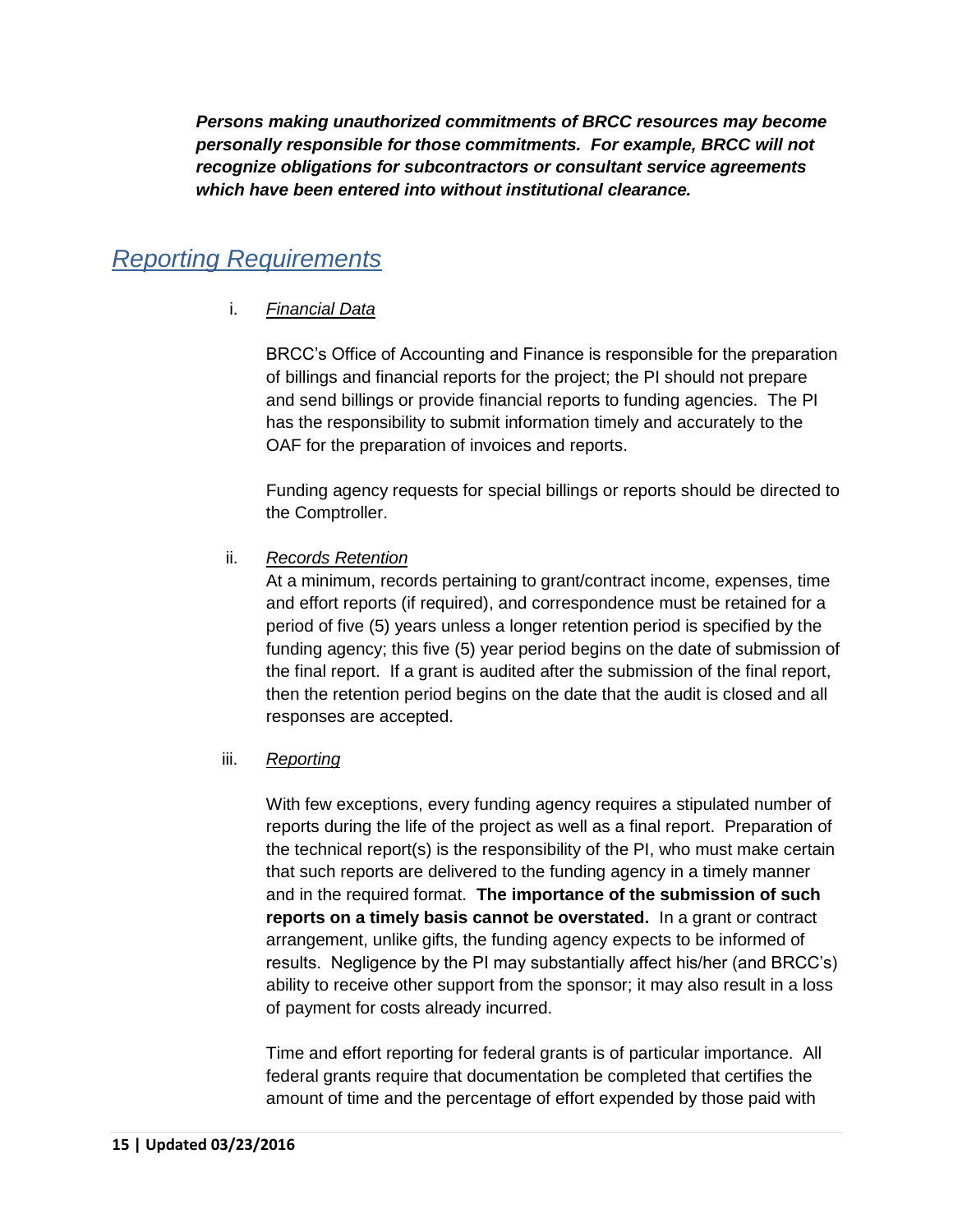federal funds. The GCO will meet with the PI and those to be paid under federal grants to explain the process and the forms to be used.

### <span id="page-16-0"></span>*Fiscal Management*

The PI exercises primary responsibility for oversight of the project budget. While BRCC serves as the fiscal manager of each award, direct responsibility for project management rests with the PI. BRCC's GCO will assist in meeting all reporting deadlines.

BRCC wishes to allow maximum flexibility to the individual PIs in the management of their projects. However, because the award is made to BRCC and not to an individual PI, both BRCC and the PI share responsibility for programmatic accountability. Expenditures on sponsored projects must be consistent with the actual progress of the project, as proposed to the funding source. Every effort should be made to incur expenditures in a timely manner that reflects consistent programmatic progress.

#### <span id="page-16-1"></span>i. *Purchasing*

Questions regarding procedures for the procurement of equipment, supplies, services, etc., should be directed to the Director of Purchasing. All purchases are processed through the online Banner requisition system. The PI should complete an online requisition through Banner Self Service or Banner. If assistance is needed for this process, please consult the GCO or the PI department's coordinator.

#### <span id="page-16-2"></span>*ii. Monthly Budget Reports*

A budget report of revenue and expense accounts for a grant fund may be accessed online through Banner Self Service, Banner, or Argos. The PI should compare and reconcile the report with his/her own records each month. If the PI's records disagree with the budget report, the PI should contact the Office of Accounting and Finance to resolve all differences and inform the GCO.

### <span id="page-16-3"></span>*Hiring New Personnel*

If new faculty or other personnel are to be hired to work on the funded project, the PI must first contact Human Resources (HR) for appropriate procedures. (No person will be hired until the grant has been formally awarded.)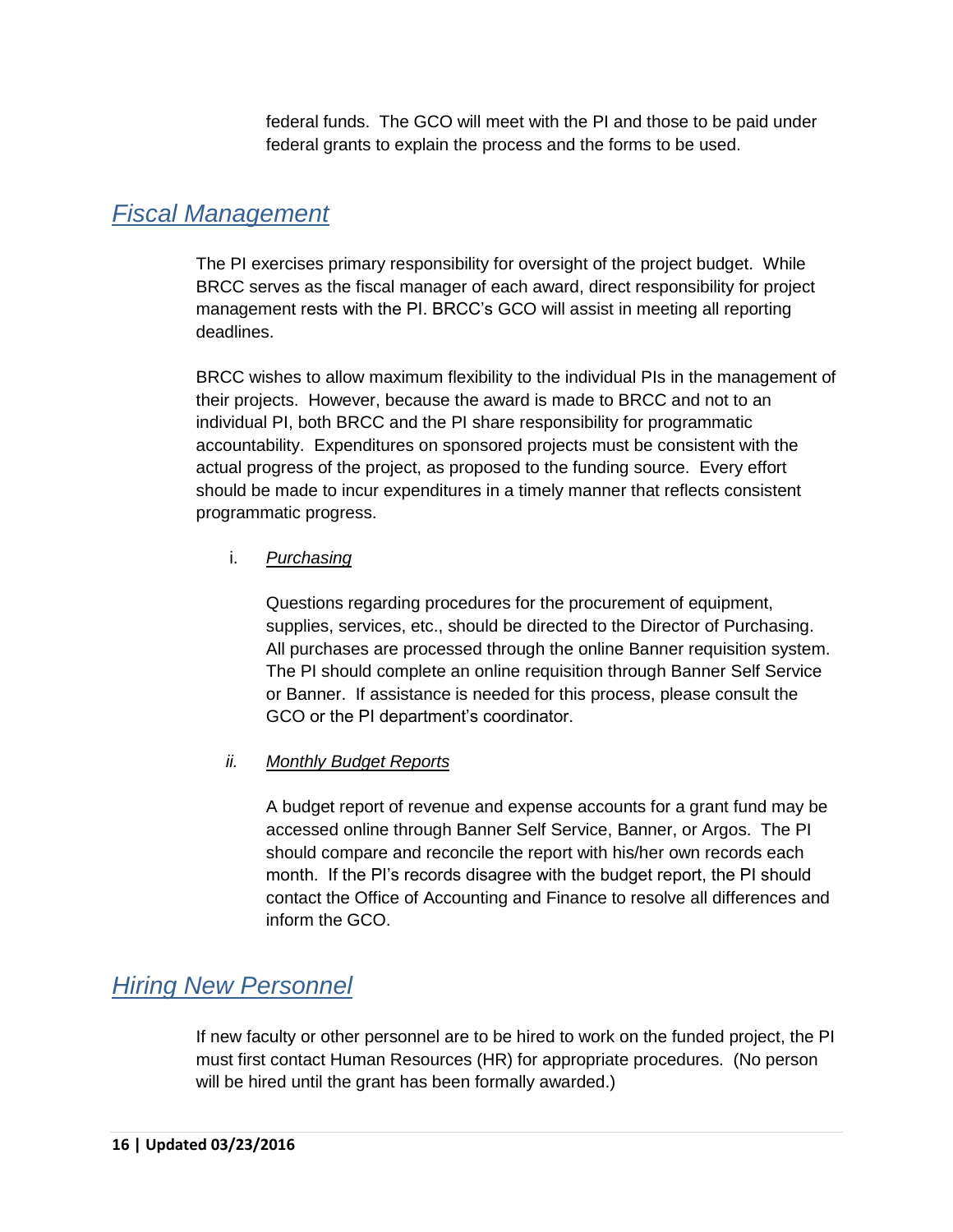## <span id="page-17-1"></span><span id="page-17-0"></span>*Resubmission*

#### i. *If the proposal is not funded*

Unfortunately, the majority of grant proposals are not funded. Failure to receive funding during the first submission does not mean a project idea should be abandoned. Most funding sources will allow for resubmission of a proposal; other options include investigating alternative funding sources.

#### <span id="page-17-2"></span>*ii. Resubmission of proposal*

The first step is to get feedback from the funding source. Many federal programs will provide comments made by reviewers. This information will indicate where reviewers felt the project was weak and whether the proposal should be resubmitted after revision. Unfortunately, some funding sources (typically smaller foundations) do not provide feedback to applicants. However, it may be helpful to contact the funding source to see whether they will discuss the proposal. This option should be coordinated through the GRC.

## <span id="page-17-3"></span>Resources

Additional information may be found on the GRC web site in the document entitled *Links to Sources and Resources.*

## <span id="page-17-4"></span>*Federal Policies from U.S. Office of Management and Budget (OMB)*

The following circulars may be found at this link:

http://www.whitehouse.gov/omb/circulars\_index-education/

- OMB Circular A-21 Cost Principles for Educational Institutions
- OMB Circular A-110 Uniform Administrative Requirements for Grants and Agreements with Institutions of Higher Education, Hospitals, and Other **Organizations**
- OMB Circular A-133 Audits of States, Local Governments, and Non-Profit **Organizations**

## <span id="page-17-5"></span>*Proposal Writing Assistance*

#### **Foundation Center**

**17 | Updated 03/23/2016**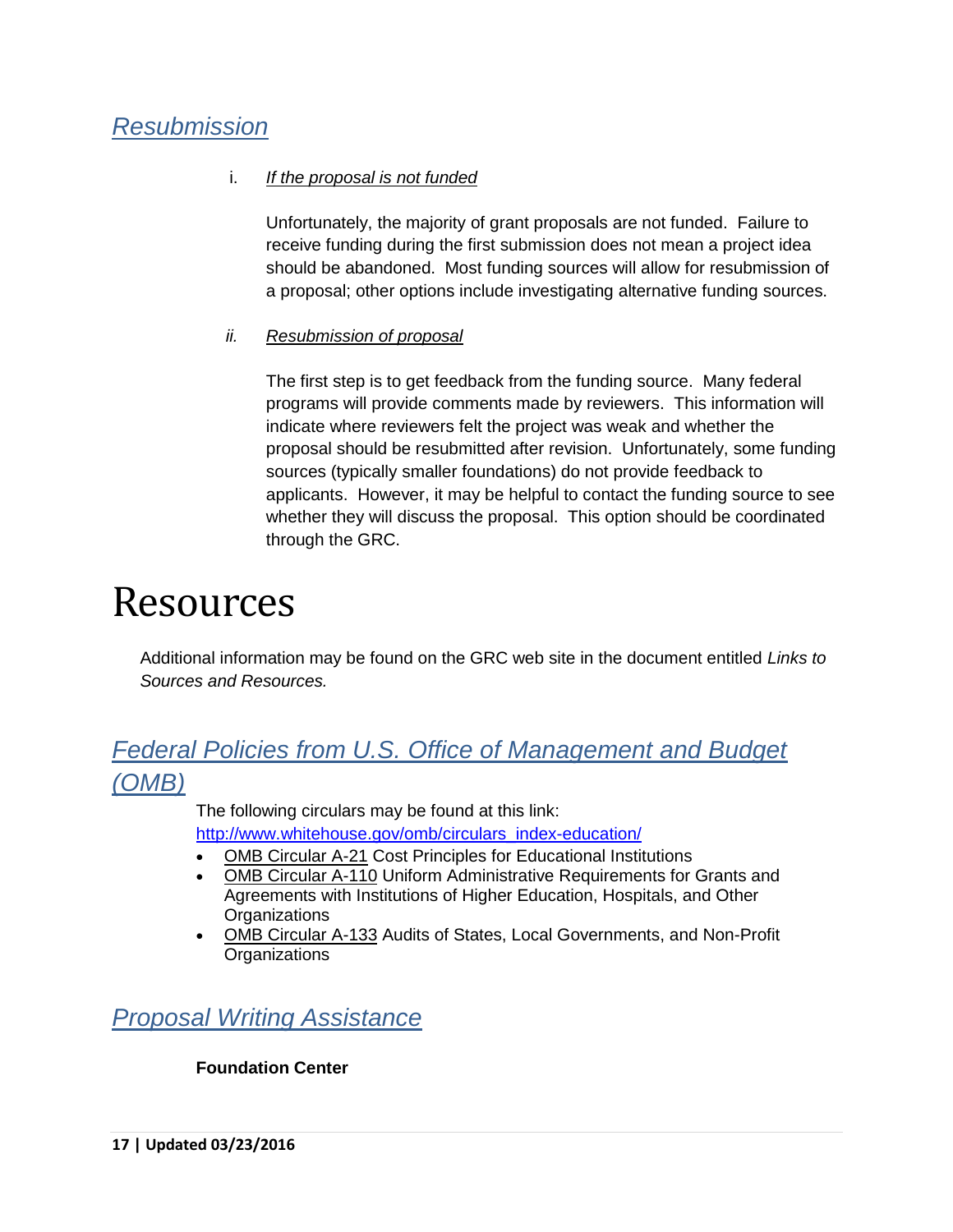Free online guides and tutorials are available. The titles are "Proposal Writing Short Course" and "Proposal Budgeting Basics." http://fdncenter.org/getstarted/learnabout/proposalwriting.html

#### **National Science Foundation**

This site offers a free guide for writing in the style that the NSF prefers. http://www.nsf.gov/pubs/gpg/nsf04\_23/

#### **Catalogue of Federal Domestic Assistance**

"Developing and Writing Grant Proposals" is available at the grants.gov website. http://www.federalgrantswire.com/writing-a-federal-grant-proposal.html

**The Non-Profit Guide: Grant Writing Tools for Nonprofit Organizations** http://www.npguides.org/guide/index.html

**Department of Education**, Office of Postsecondary Education (OPE), Funding for the Improvement of Postsecondary Education (FIPSE): "Funding Your Best Ideas: A 12 Step Program" http://www.ed.gov/about/offices/list/ope/fipse/steps.html

Free and good practical advice: www.grantproposal.com

## <span id="page-18-0"></span>*Funding Opportunities*

Louisiana Board of Regents: http://www.laregents.org/www2/index.htm Federal Grants: http://www.grants.gov/applicants/find\_grant\_opportunities.jsp

## <span id="page-18-1"></span>*Selected Program Guidelines and Grant Listings*

Department of Education: The Education Department Grants Administrative Regulations (EDGAR): http://www2.ed.gov/policy/fund/reg/edgarReg/edgar.html

Health Resources and Services Administration: http://www.hrsa.gov/grants/index.html

National Science Foundation: http://www.nsf.gov/funding/

## <span id="page-18-2"></span>*BRCC's General Information*

*Official College Address:*